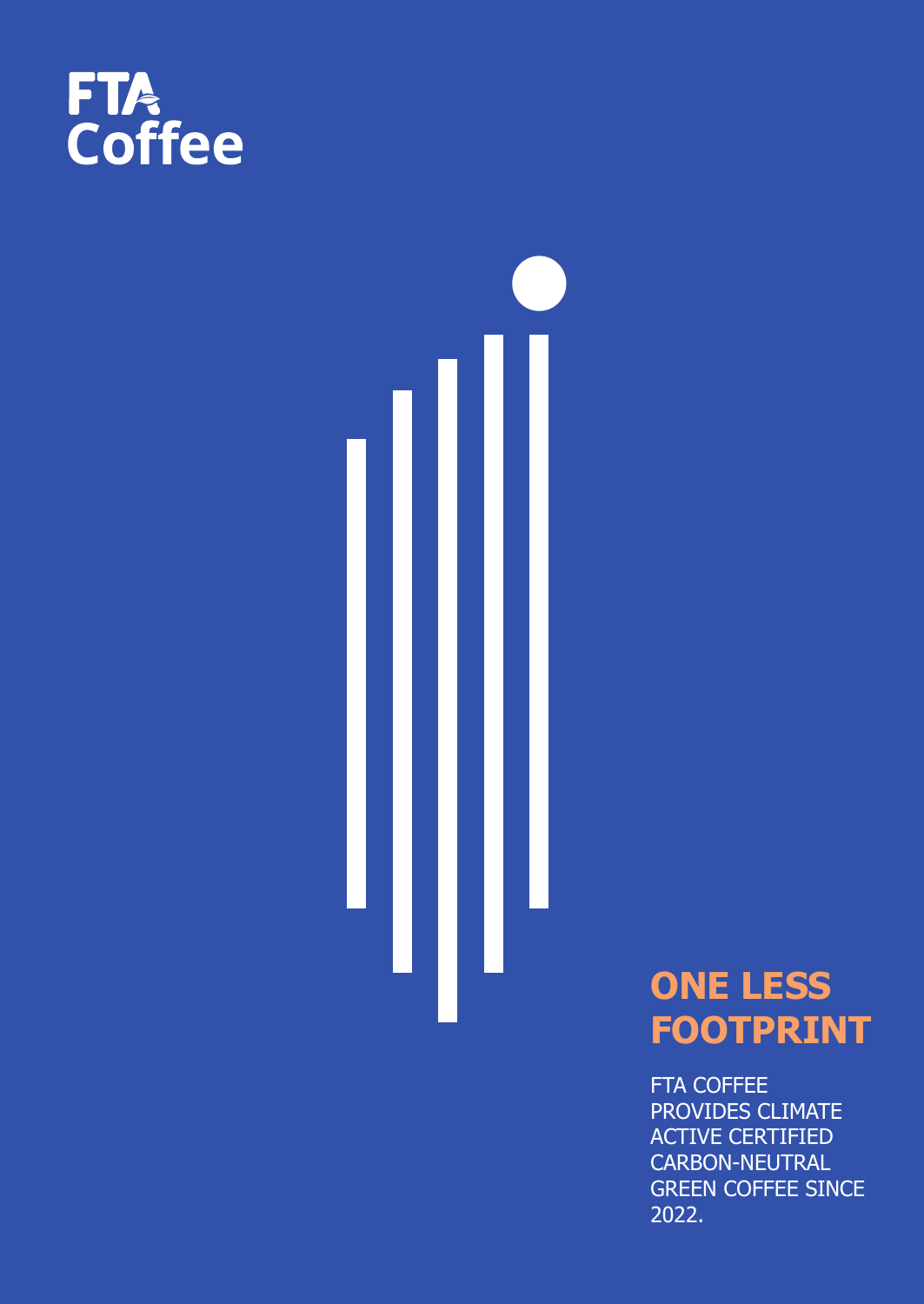### **Our coffee has a zero carbon footprint.**

**Up to 3kg of CO2-e emissions are created for each kilo of roasted coffee produced in Australia. We can change this outcome together.**

#### **Where our emissions come from:**







# **WHAT**

**What is Carbon Neutrality?** Carbon neutrality is achieved when greenhouse gas emissions from a particular activity, process, or an entire organisation has been reduced to zero. This means reducing emissions where possible and compensating for the remainder by investing in offset units to achieve zero overall carbon emissions.

# **HOW**

**How have we achieved being Carbon Neutral?** We have reduced our carbon emissions as much as possible and invested in projects that reduce or remove emissions from the atmosphere. Overall, the emissions from producing our coffee products equal net-zero or are 'neutral'.

We have contributed to projects in regions that we source green coffee from and within Australia. These projects include reforestation work in Peru, providing clean & healthy cooking equipment to farmers in Guatemala, and Indigenous fire management projects in Australia.

Read about our offsets **[here](www.ftacoffee.com.au/sustainability)**.



**Why have we gone Carbon Neutral?** FTA Coffee has gone carbon neutral in order to take responsibility for the emissions associated with producing our coffee and show our commitment to climate action. We are doing our bit and we are providing our clients with an easy way to take climate action with us.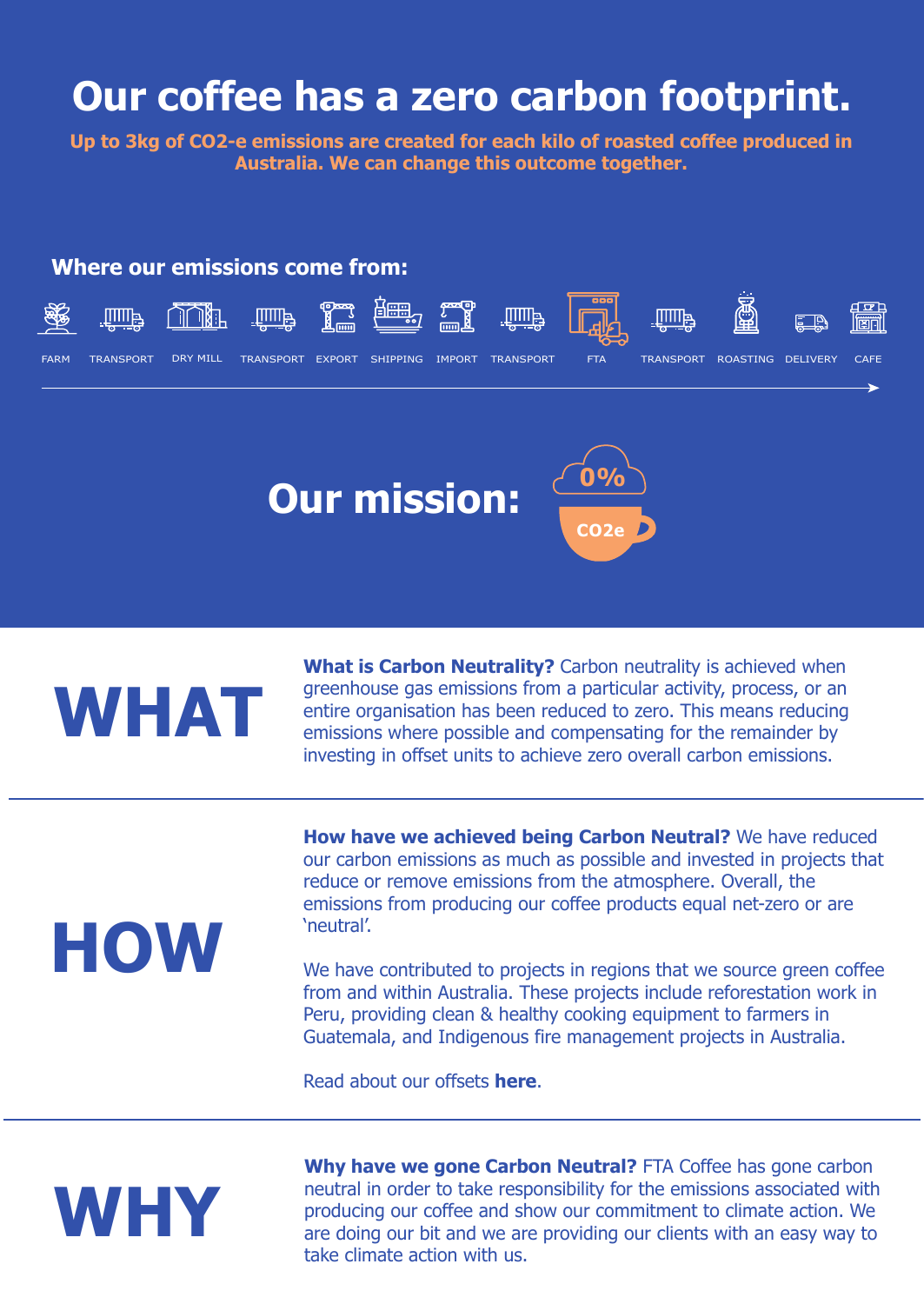## **What emissions does green coffee cause?**



#### **2kg emissions from farm to roastery door**

The results of our carbon inventory found that green coffee contributes a whopping 2kg CO2-e of emissions for every kilo of beans imported to Australia.



The roasting process also adds a further 0.3-1kg CO2-e of emissions for every kilo of roasted coffee beans - dependent on the set up of the roastery and the equipment used.

# **FTA offers two carbon neutral solutions.**



#### **To the Roastery Gate**

All emissions from the farm to the roastery door are accounted for at no cost to the roaster. These include emissions from farming, milling and logistics as well as FTA coffee's operations.



All emissions from the farm to the cafe door are accounted for at an additional cost. This includes all of the emissions listed above, as well as your own emissions related to the roasting and delivery of that coffee to your customer.

## **What does this all mean for you?**

It means that all of the coffee that arrives at your roastery door from FTA is 100% carbon neutral.

If you're interested in taking this a couple of steps further, we can also work with you to offset your own emissions so you can provide carbon neutral roasted coffee to your customers.

## **Take the next step!**

Contact FTA Coffee and ask how you can leave 'One Less Carbon Footprint' on our planet when purchasing green coffee.

**Call** (03) 8398 0500

**Email** coffee@ftacoffee.com.au

**Visit** our website for more information at [ftacoffee.com.au.](www.ftacoffee.com.au/sustainability)